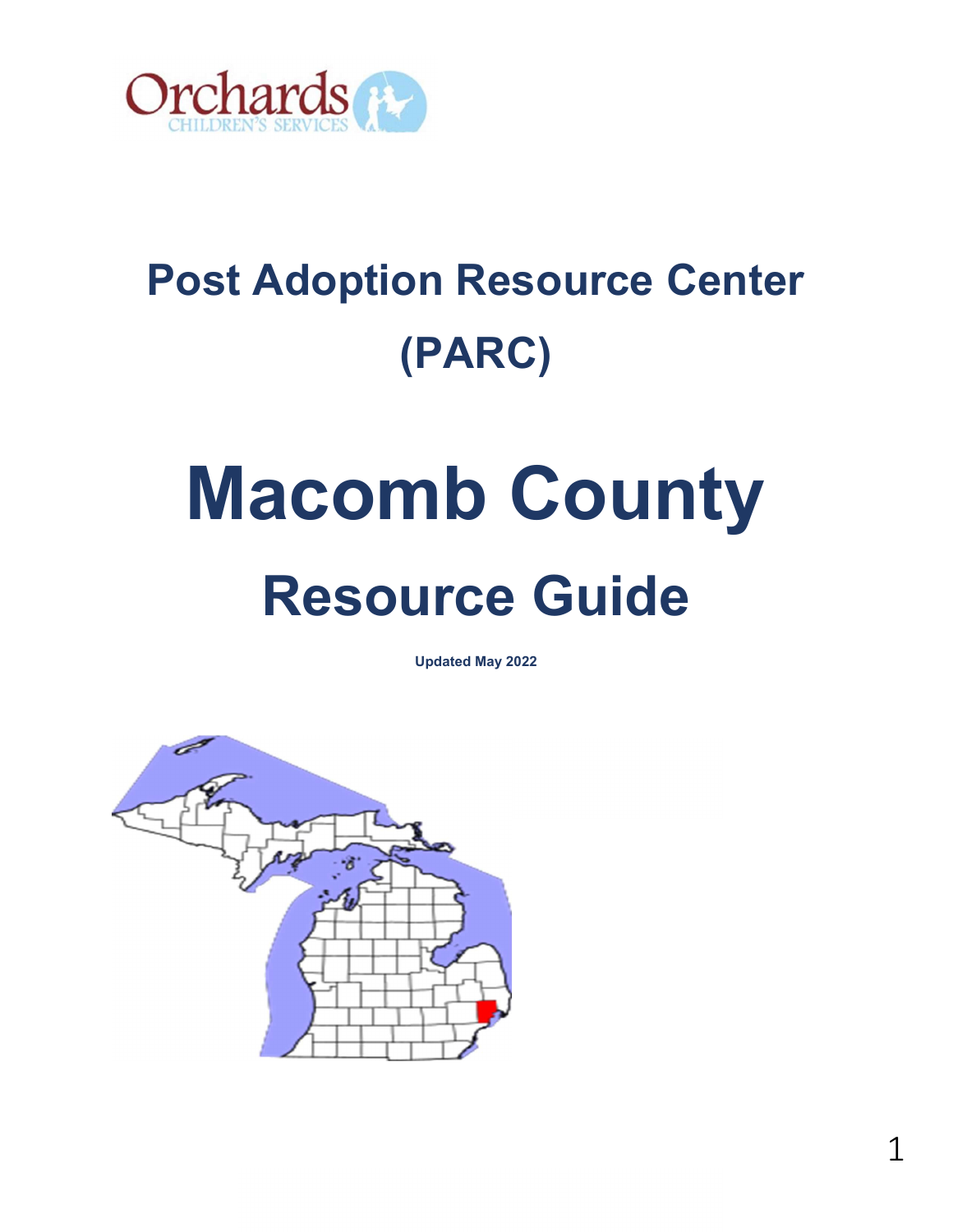

| <b>Service</b>                                 | Page Number    |
|------------------------------------------------|----------------|
| 2-1-1 Helpline Resource Referrals and Database |                |
| Adoption                                       | $\overline{2}$ |
| <b>Utility Assistance</b>                      | $\overline{2}$ |
| <b>Counseling/Mental Health Services</b>       | 3              |
| <b>Alcohol and Drug Treatment</b>              | 5              |
| <b>Health Services</b>                         | 6              |
| <b>Parenting Education</b>                     | 8              |
| <b>Food Clothing Household Items</b>           | 8              |
| <b>Employment Services</b>                     | 9              |
| Housing                                        | 10             |
| <b>Emergency Shelter</b>                       | 10             |
| <b>Psychiatric Services</b>                    | 11             |
| Mentoring                                      | 12             |
| <b>GED</b>                                     | 13             |
| Legal                                          | 14             |
| <b>Grief and Loss</b>                          | 15             |
| Autism                                         | 15             |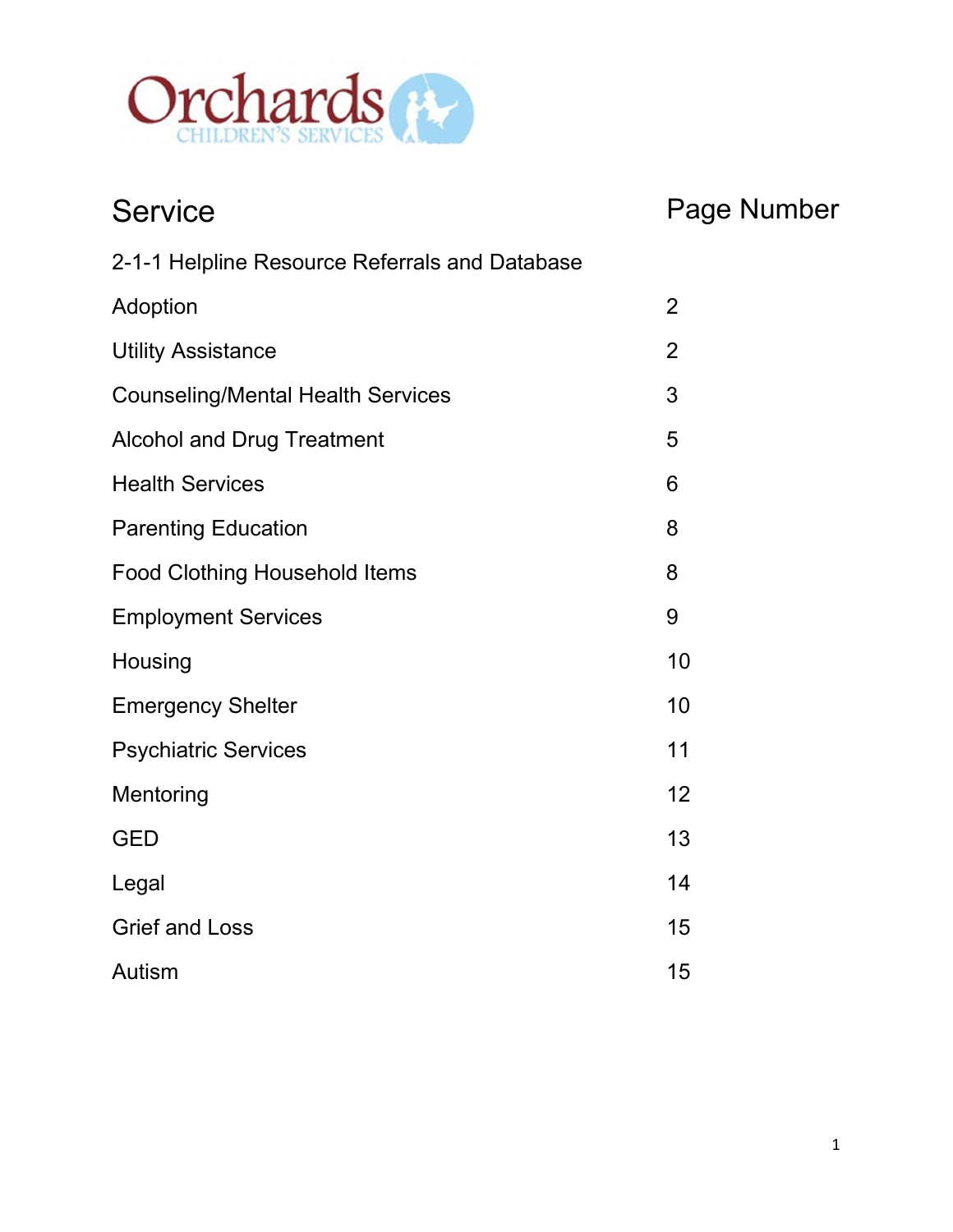

## United Way for Southeastern Michigan

2-1-1 or 1-800-552-1183

3011 W. Grand Blvd. suite 500 Main Office- 313-226-9200

Detroit, MI 48202

Unitedwaysem.org

## **Adoption**

Michigan Department of Health and Human Services https://www.michigan.gov/mdhhs

## MDHHS Adoption Closed Case Services

https://www.michigan.gov/mdhhs/0,5885,7-339-73971\_7116\_7125-14884--,00.html

## MDHHS Post Adoption Parent Resources

https://www.michigan.gov/mdhhs/0,5885,7-339-73971\_7116\_63826\_11423---,00.html

Adoptive Family Support Network 805 Leonard Street NE Grand Rapids, MI 49503 P. 616-458-7945

## Utility Assistance

## Salvation Army

55 Church St. Mt. Clemens, MI 48043 P: 586.469.6712

24140 Mound Rd Warren, MI 48091 P: 586.754.7400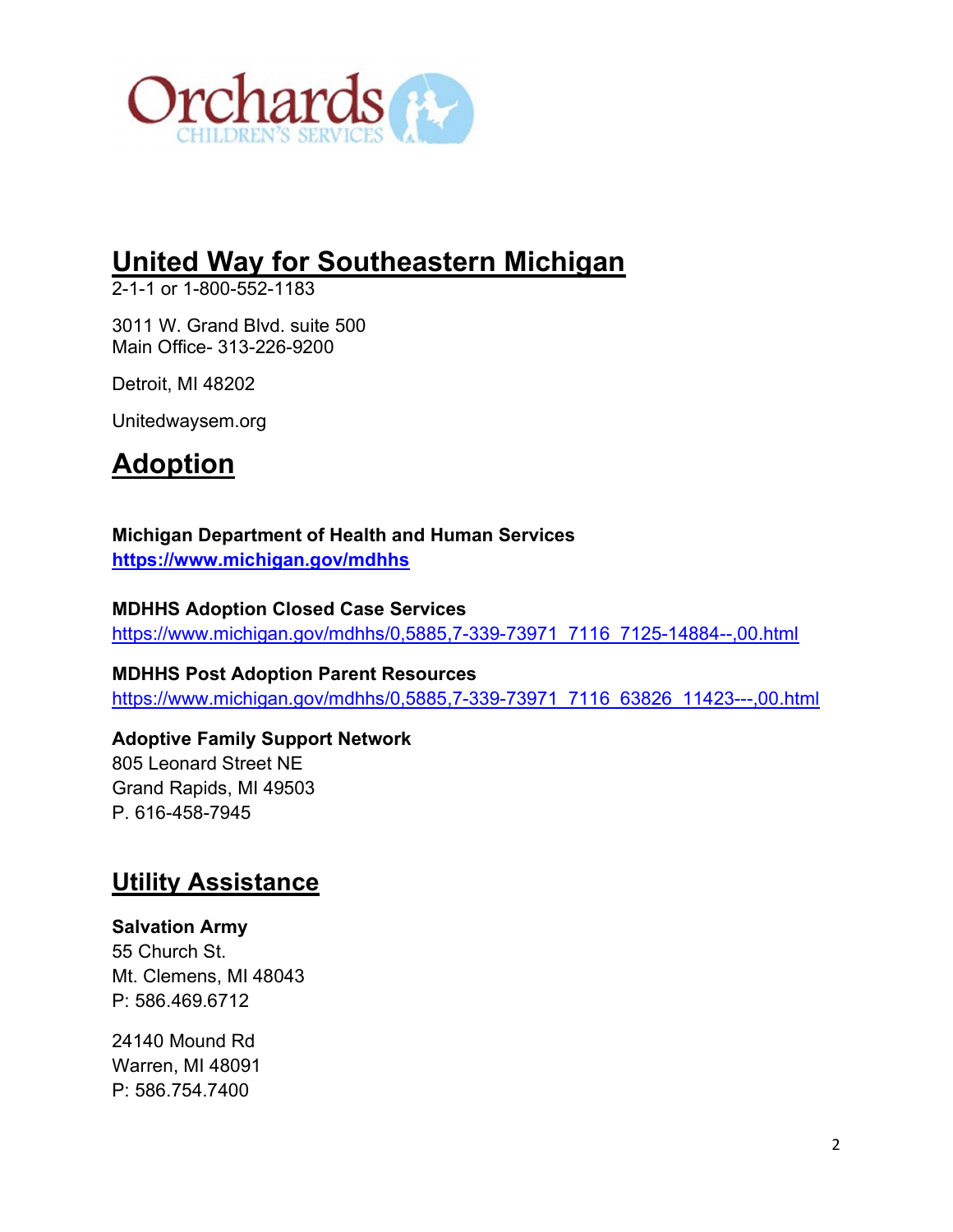

Macomb Charitable Foundation 18215 24 Mile Road, Macomb, Michigan 48042 PH: 586-232-3473 http://www.macombcharitablefoundation.org/

## DHS - LIHEAP

Ms.. Tammy Bair LIHEAP Departmental Specialist Division of Family Program Policy 235 S. Grand Ave, Suite 1306 Lansing, Michigan 48909 TEL: (517) 342-0030 FAX: (517) 241-7570 E-MAIL: BairT@michigan.gov WEB SITE: www.michigan.gov/heatingassistance PUBLIC INQUIRIES: 1-855-275-6424

## Counseling/Mental Health Services

## Macomb Family Services

https://macombfamily.org/contact/

36975 Utica Rd., Suite 104 Clinton Twp, MI 48036 Phone: (586) 226-3440 clinton@mfsonline.org

35000 Division Richmond, MI 48062 Phone: (586) 727-5529 richmond@mfsonline.org

124 W. Gates, Suite 103 Romeo, MI 48065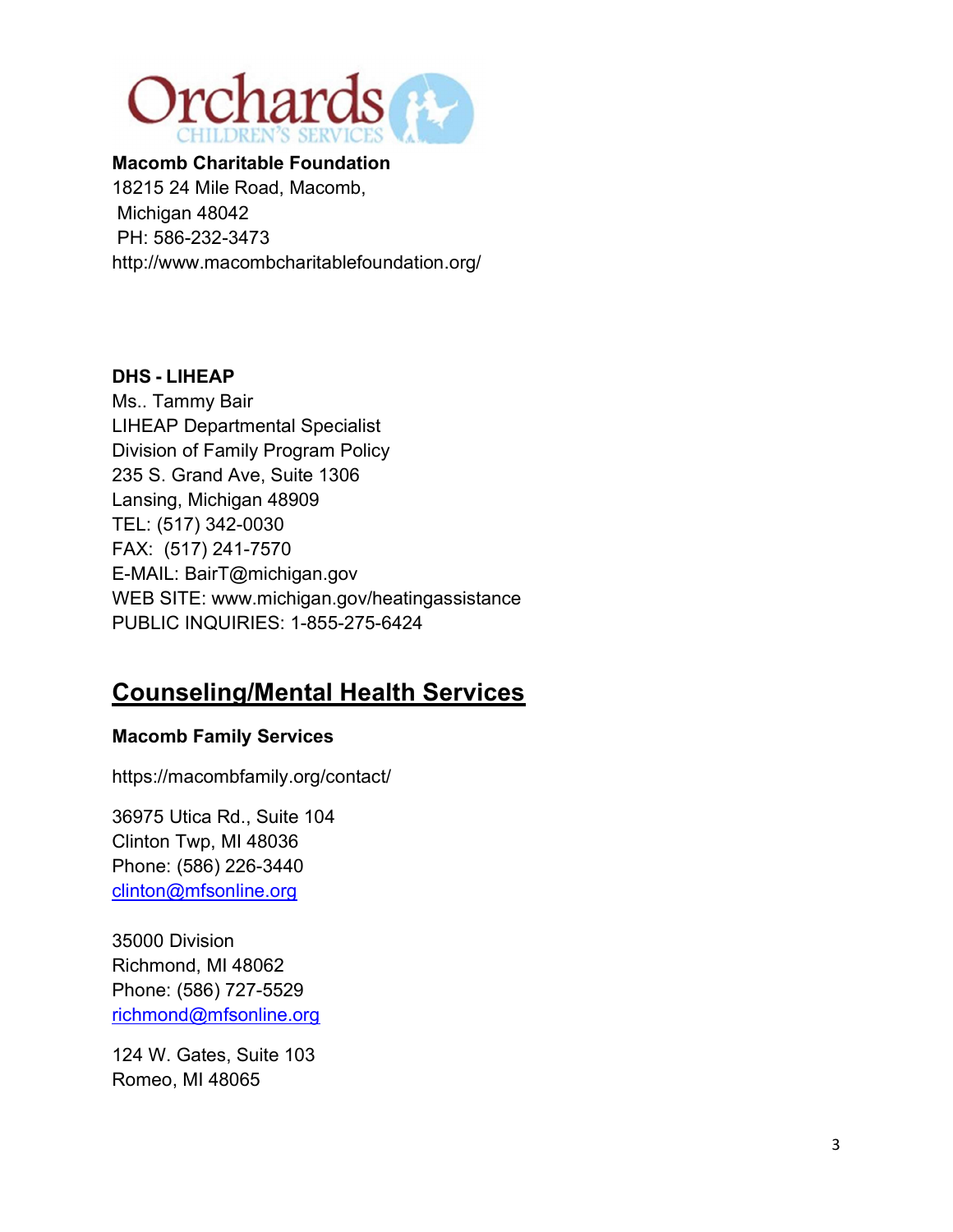

Phone: (586) 752-9696 romeo@mfsonline.org

#### MSU Extension

21885 Dunham Rd., Suite 12, Clinton Township, MI 48036 Phone: 586 469-5180 Fax: 586 469-6948

11370 Hupp Ave, Warren, MI 48089 Phone: 586 469-7614 Fax: 586 469-6524

## Turning Point Macomb

http://turningpointmacomb.org/contact/ 24/7 Crisis line 586-463-6990

Business and Counseling Phone: 586.463.4430 Fax: 586.463.1771

Personal Protection Orders Phone: 586.469.7494

Forensic Nurse Examiners Phone: 586.792.0051

Second Hand Rose Resale Phone: 586.468.3083

#### Macomb County Community Mental Health

22550 Hall Rd. Clinton TWP., MI 48036 Crisis Center: 586-307-9100 Administration: 586-469-5275 http://www.mccmh.net/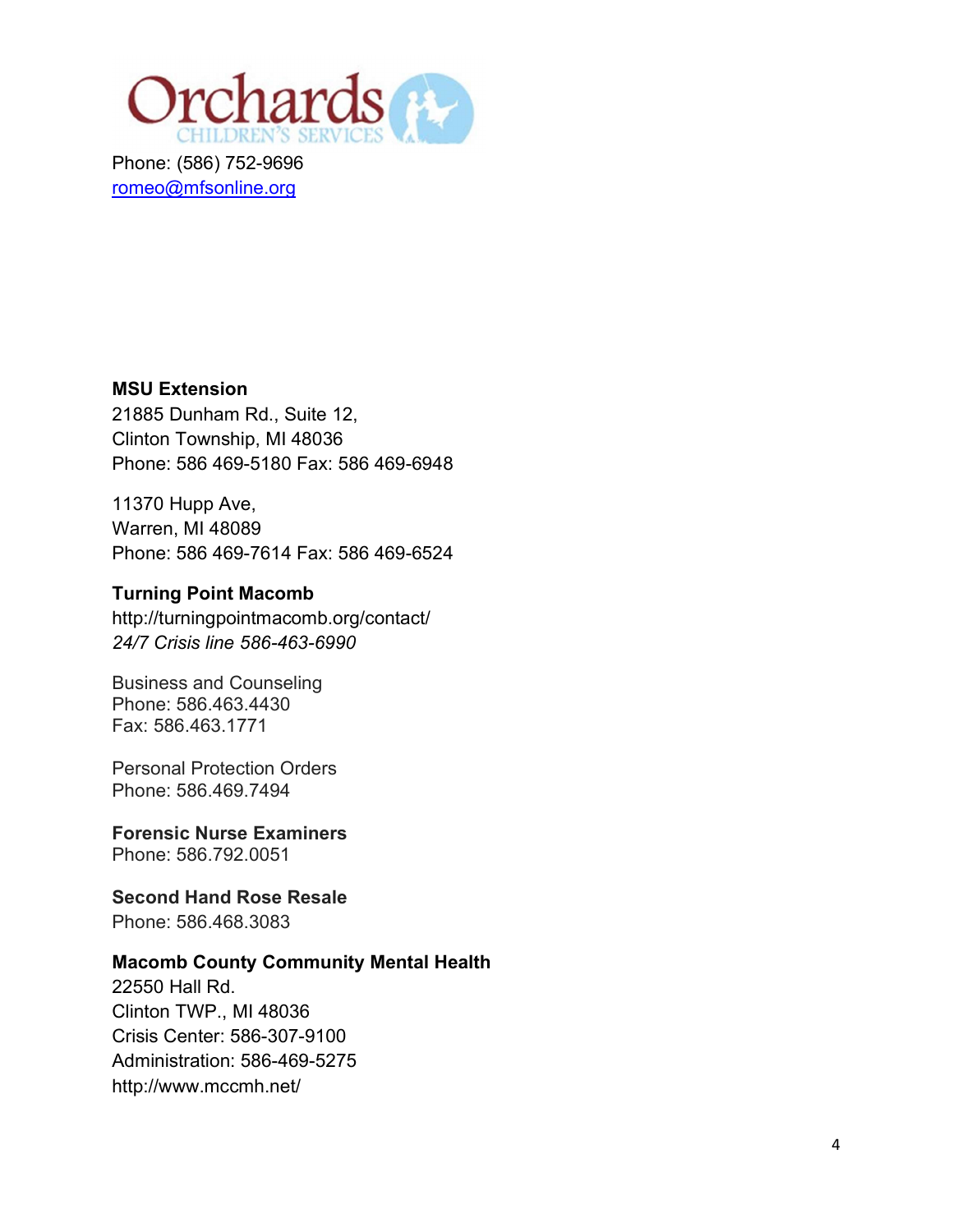

## Alcohol and Drug Treatment

## CARE of Southeastern Michigan

31900 Utica Rd. Fraser, MI 48026 586-541-CARE http://www.careofsem.com/ Mon,Tue,Thur 8:30a.m-9p.m Wednesday 8:30a.m-5:00p.m Friday 8:30a.m-1:00p.m

## Clinton Counseling Center

2 Crocker BLVD Suite 101 Mt. Clemens, MI 48043 PH: 586-468-2266 FAX: 586-468-4505 http://www.clintoncounseling.org/

## Macomb Family Services

http://www.mfsonline.org/index.php 36975 Utica Rd., Suite 104 Clinton Twp, MI 48036 Phone: (586) 226-3440 clinton@mfsonline.org

35000 Division Richmond, MI 48062 Phone: (586) 727-5529 richmond@mfsonline.org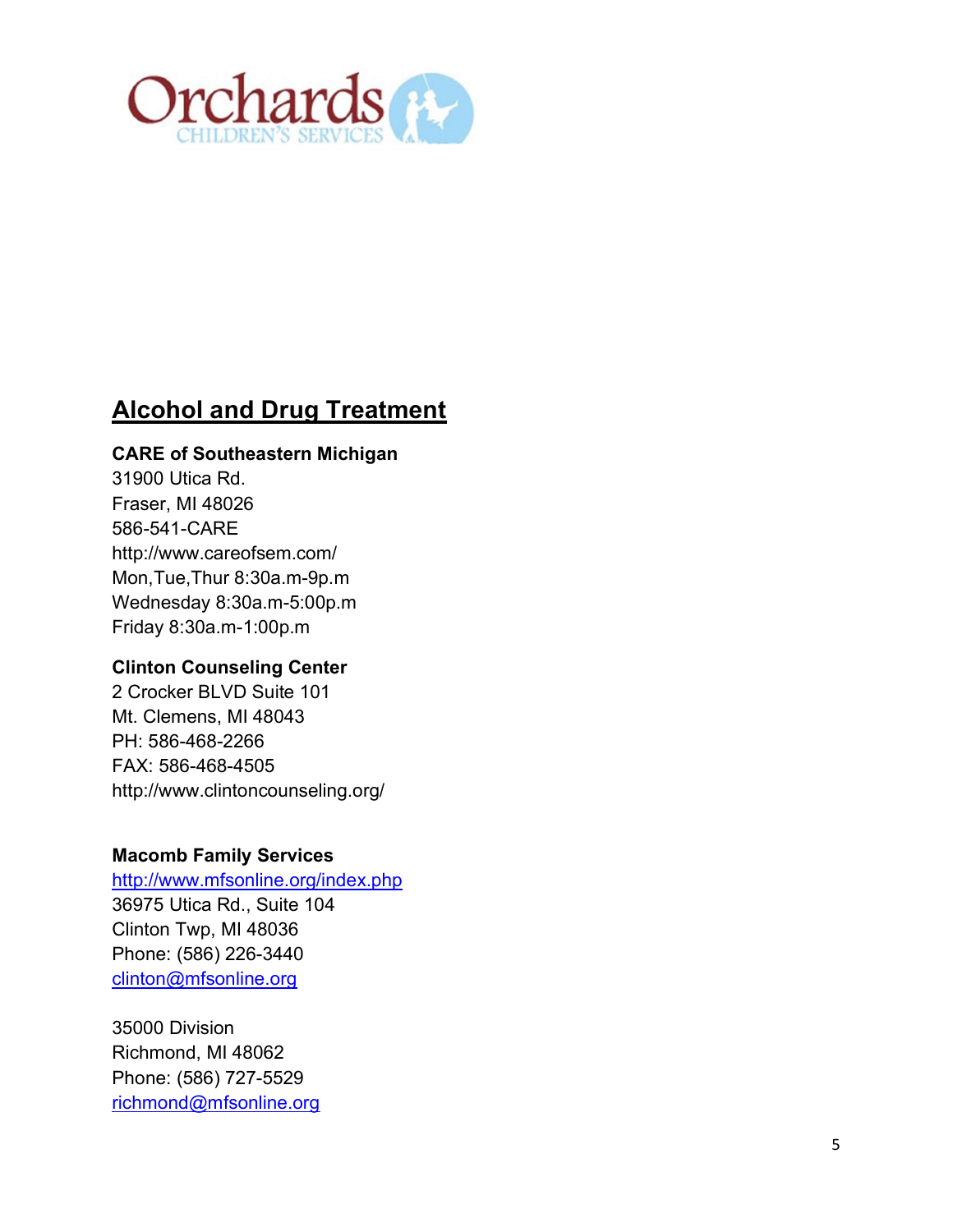

124 W. Gates, Suite 103 Romeo, MI 48065 Phone: (586) 752-9696 romeo@mfsonline.org

## Health Services

MI Child 1888-988-6300 http://michigan.gov/mdch/0,4612,7-132-2943\_4845\_4931-320219--,00.html

Macomb County Health Department 27690 Van Dyke Ave Warren, MI 48093 PH: (586) 465-8090 http://health.macombgov.org/

## Central Health Services Center

43525 Elizabeth Rd. Mt. Clemens, MI 48043 PH: 586-469-5235

https://health.macombgov.org/location/Central%20Health%20Center

Southeast Health Center 25401 Harper AVE. SCS, MI 48081 586-466-6800

Southwest Health Center 27690 Van Dyke Warren, MI 48093 PH: 586-465-8090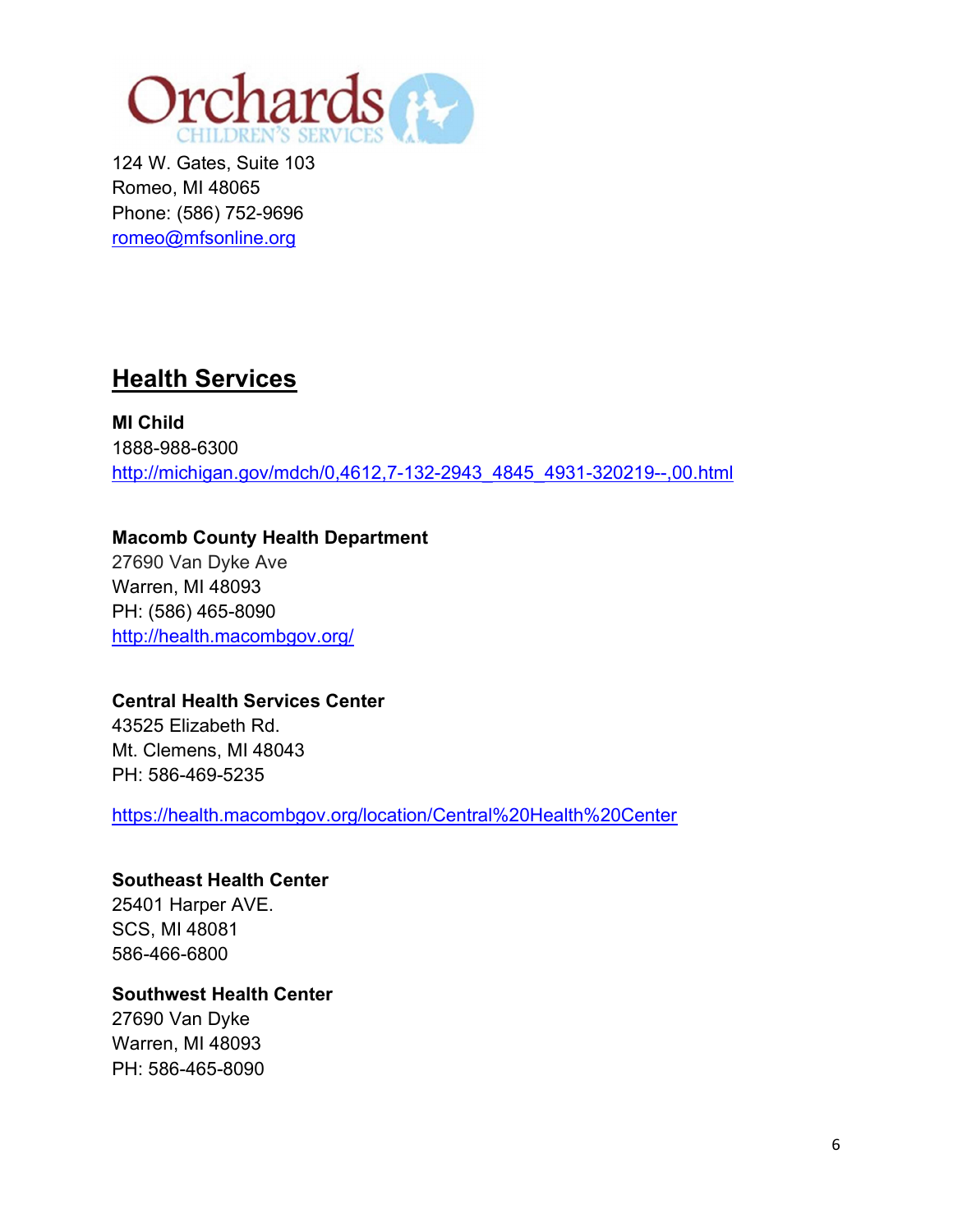

## Early ON Macomb

http://www.misd.net/EarlyOn/ Rebecca Naert, Early On Coordinator 586-228-3463

## Compassion Pregnancy Center

586-783-2229 24/7 Help Line 1800-712-HELP (4357) 37540 S. Gratiot AVE., Clinton TWP., MI 48036 http://compassionpregnancy.org/

#### Safe Kids Worldwide,

Car seat safety 32100 Utica RD, Fraser, MI 48026 586-293-5880 http://www.safekids.org/coalition/safe-kids-macomb-county

## Community First Health Centers

https://www.communityfirsthc.org/contact-locations/

555 St. Clair River Drive Algonac, Michigan 48001 Phone: (810) 794-4917 Fax: (810) 794-7645

58144 Gratiot Ave. New Haven, Michigan 48048 Phone: (586) 749-5197 Fax: (586) 749-5560

1011 Military Street Port Huron, MI 48060 Phone: (810) 488-8000 Fax: (810) 488-8005

## Parenting Education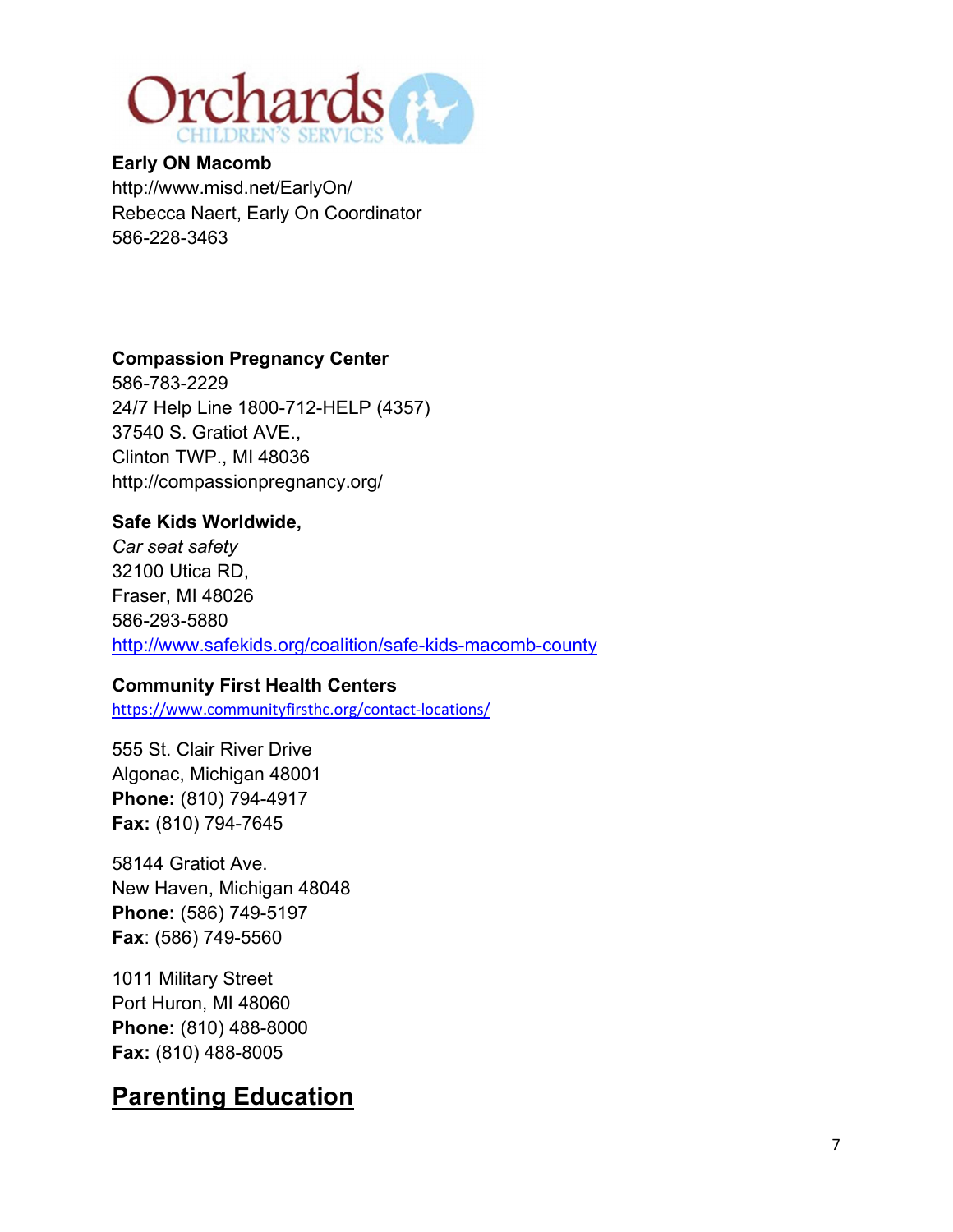

## CARE of Southeastern Michigan

31900 UTICA ROAD FRASER, MI 48026 586.541.CARE http://www.careofsem.com/personal-and-family-support/

## MISD- PARENT RESOURCE

44001 GARFIELD RD. CLITON TWP., MI 48038 586-228-3300 http://www.misd.net/parent/

#### Early ON Macomb

http://www.misd.net/EarlyOn/ Rebecca Naert, Early On Coordinator 586-228-3463

## Food Clothing Household Items

#### Macomb Charitable Foundation

18215 24 Mile Road, Macomb, Michigan 48042 PH: 586-232-3473 http://www.macombcharitablefoundation.org/

#### Liberty Foursquare Church

3800 E. 11 Mile RD. Warren, MI 48091 PH: 586-754-2400

#### Foodpantries.org

http://www.foodpantries.org/

#### Salvation Army

55 Church St. Mt. Clemens, MI 48043 P: 586.469.6712

24140 Mound Rd Warren, MI 48091 P: 586.754.7400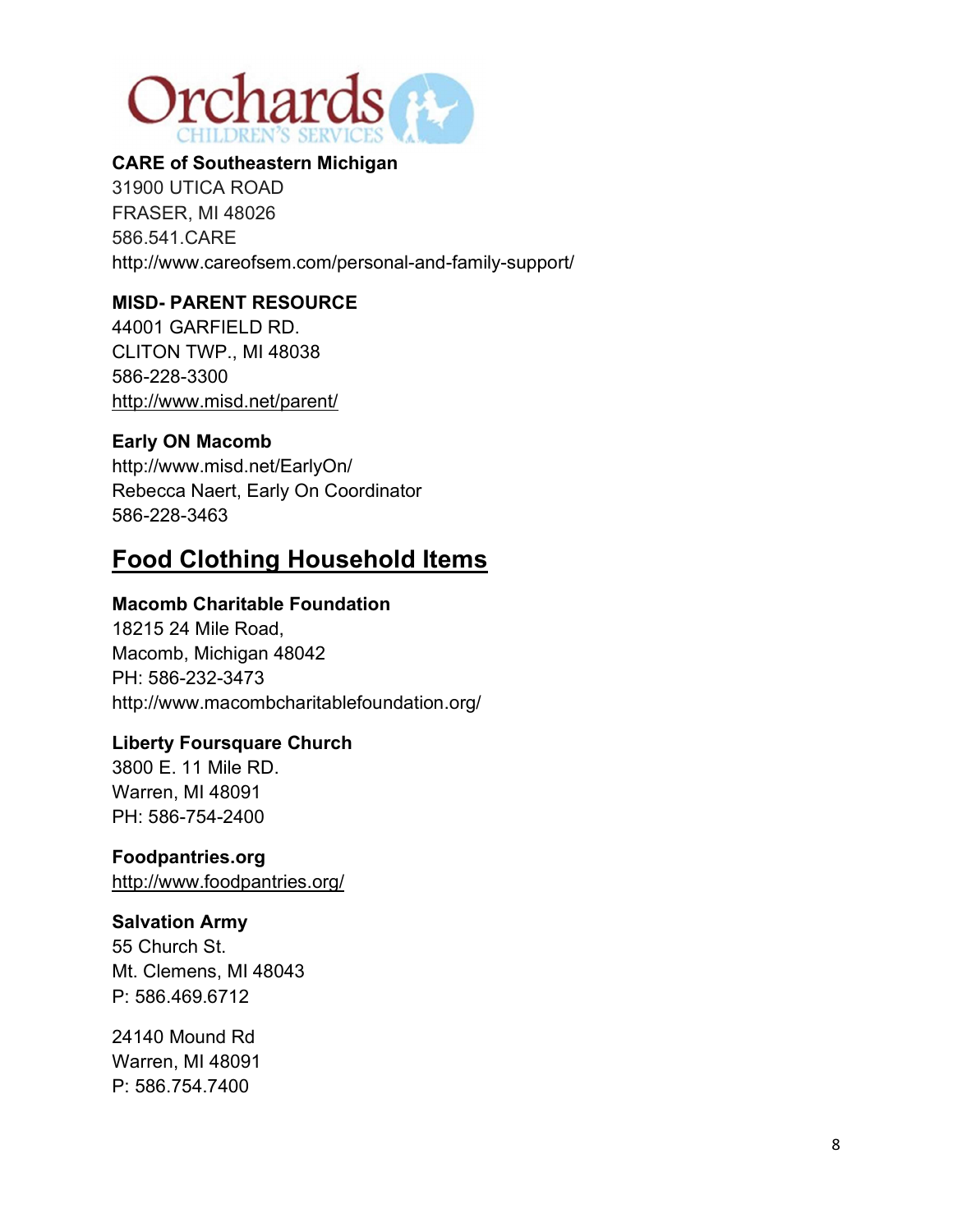

Macomb County WIC Department 21885 Dunham Rd. Verkuilen BLDG. Suite 13 Clinton TWP., MI 48036 586) 469-5471

Fred's Unique Furniture 14091 E. Eight Mile Road, Warren, MI

586-776-7100

## Employment Services

Michigan Rehabilitation Services

"Michigan Rehabilitation Services (MRS) works with eligible customers and employers to achieve quality employment outcomes and independence for individuals with disabilities. We work in partnership with individuals with disabilities to prepare for and obtain competitive employment, including exploring the possibilities of self-employment or owning a small business"

http://www.michigan.gov/dhs/0,4562,7-124-5453\_25392---,00.html

#### Michigan Works

43630 Hayes Clinton TWP., MI 48038 PH: 586-263-1501

75 North River RD. Mt. Clemens, MI 48043 PH: 586-783-8700 FAX: 586-469-5082

15950 E. 12 Mile RD. Roseville, MI 48066 PH: 586-447-9200 FAX: 586-447-9238

27850 Van Dyke Warren, MI 48093 PH: 586-574-2170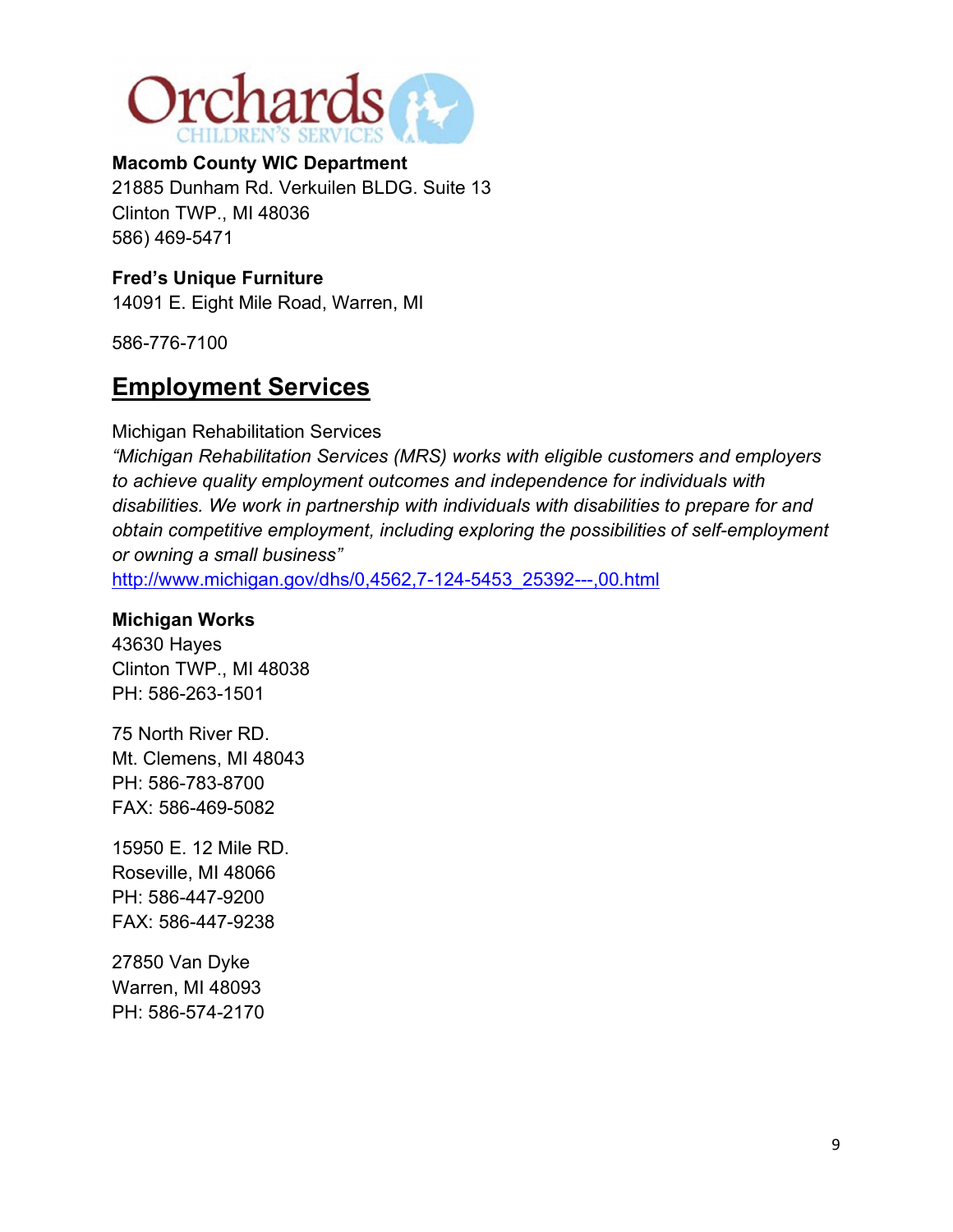

## **Housing**

MSU Extension- Housing Education 586-469-7617

DHHS, Macomb County Home Ownership Services http://www.michigan.gov/dhs/0,4562,7-124-5453\_5531\_62133---,00.html Contact your local DHHS office

Habitat for Humanity of Macomb County 130 N. Groesbeck HWY. Mt. Clemens, MI 48043 586-263-1540

HUD http://www.hud.com/

## Crisis/Emergency Services and Shelter

## Turning Point

"Emergency Shelter services are provided 24-hours per day, 7 days per week. The emergency shelter, located in Macomb County, MI, provides immediate safety and security for survivors of domestic violence and their children. The shelter can only be accessed through our 24-hour crisis line at 586-463-6990." 586-463-6990

## Salvation Army

24140 Mound RD. Warren, MI PH: 586-754-7400

## Abigayle Ministries

12313 19 Mile RD. Sterling Heights, MI 48313 PH:586-323-1411 Fax: 586-323-1412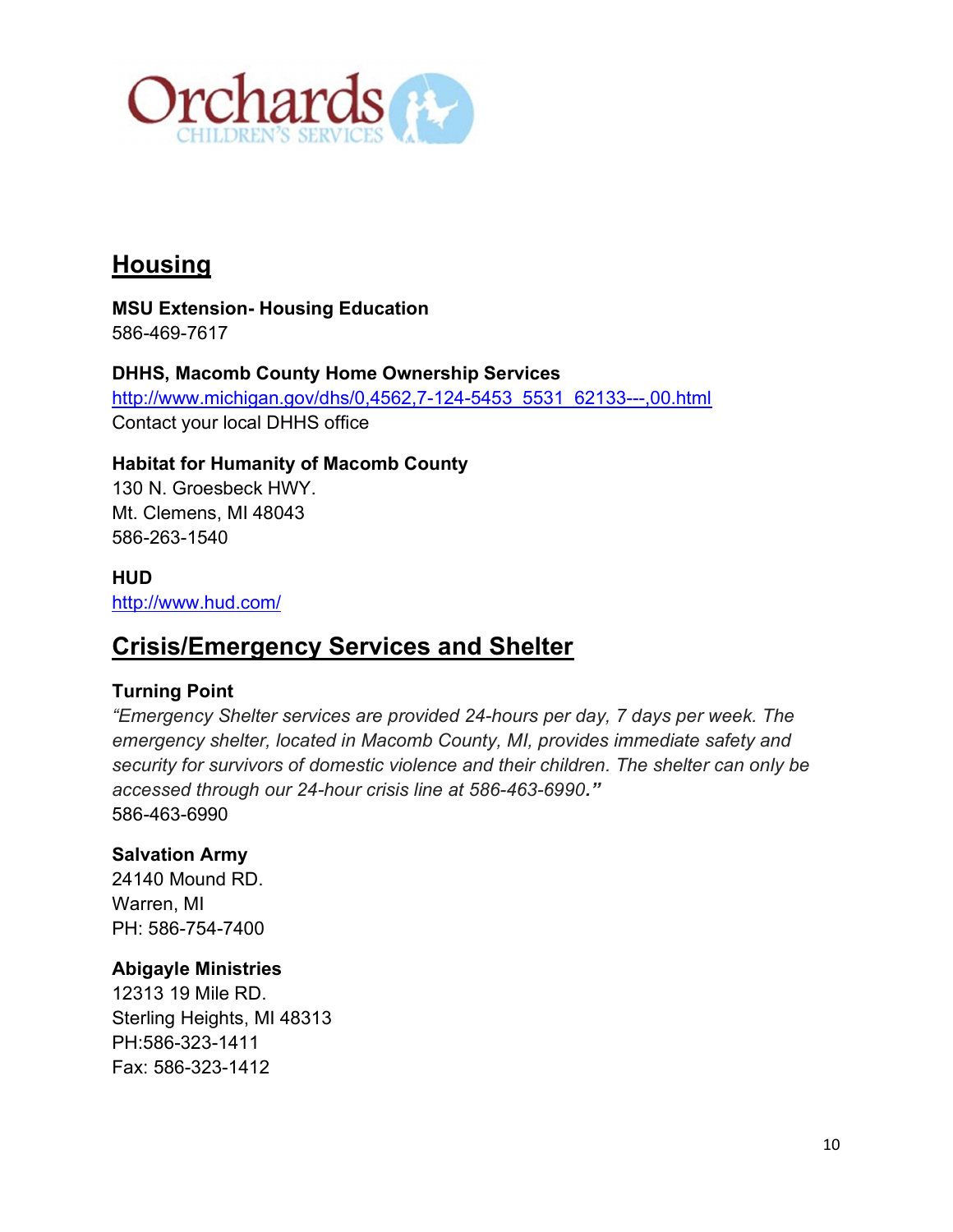

Macomb Warming Center http://www.warmingcenter.org/ 2 Crocker BLVD. Suite 201 Mt. Clemens, MI 48043 PH: 586-329-4046

## Family Youth Intervention

418 Cass AVE. Mt. Clemens, MI 48043 PH: 586-465-1212 FAX: 586-465-4504

Children's Protection Services 888-444-3911

## Psychiatric Services

#### Macomb County Community Mental Health

http://www.mccmh.net/ ADMINISTRATION: 586-469-5275 Crisis Center: 586-307-9100 22550 Hall RD. Clinton TWP., MI 48036

## Oakland Psychology Clinic

16664 15 Mile RD. Fraser, MI 48026 PH: 586-294-3030 http://www.oakpsych.com/

#### Macomb Family Services

https://macombfamily.org/

36975 Utica Rd., Suite 104 Clinton Twp, MI 48036 Phone: (586) 226-3440 clinton@mfsonline.org

43928 Mound Road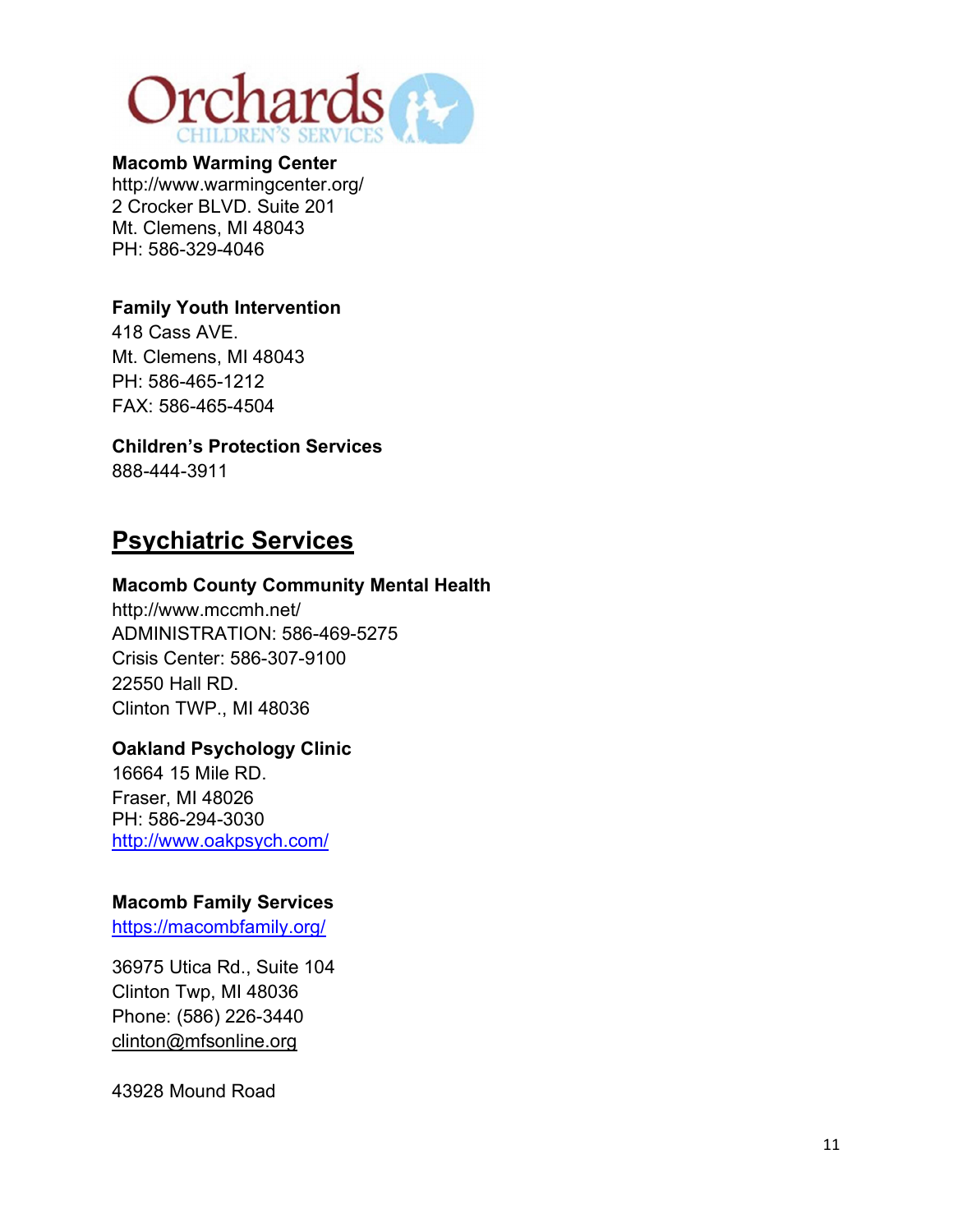

Sterling Heights, MI 48314 Phone: (586) 254-5660 shelby@mfsonline.org

35000 Division Richmond, MI 48062 Phone: (586) 727-5529 richmond@mfsonline.org

124 W. Gates, Suite 103 Romeo, MI 48065 Phone: (586) 752-9696 romeo@mfsonline.org

## **Mentoring**

#### Boys and Girls Club

14975 21 Mile RD. Shelby TWP., MI 48315 PH: 586-566-5516 FAX: 586-566-6998 http://www.bgcsm.org/

## Macomb Family YMCA

10 North River RD. Mt. Clemens, MI 48043 PH: 586-468-1411

## Big Brothers Big Sisters

2470 Collingwood Street Suite 218

Detroit, MI 48206 PH: 313-309-0500

#### Family Youth Intervention

418 Cass AVE. Mt. Clemens, MI 48043 PH: 586-465-1212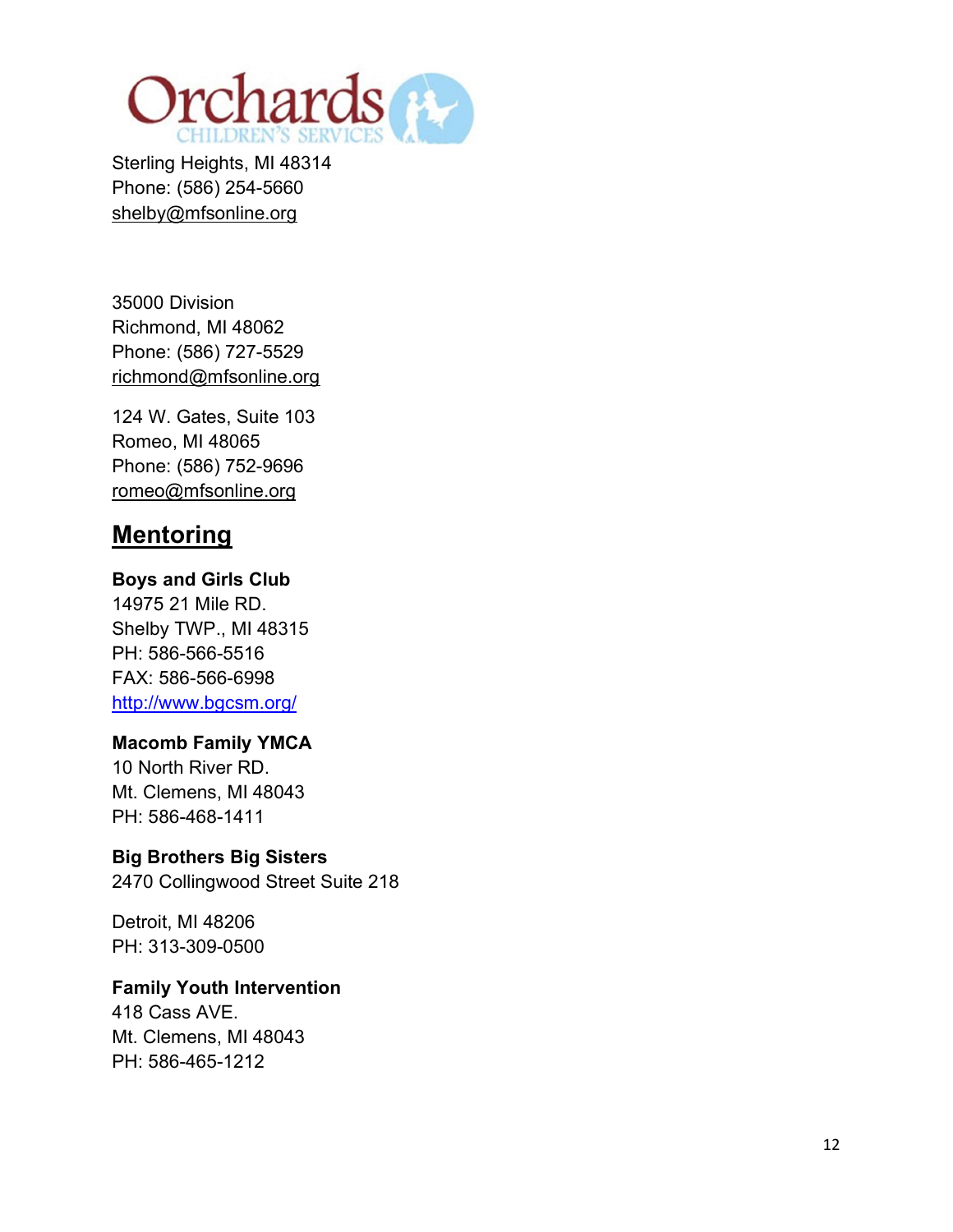

email: familyyouth03@yahoo.com http://familyyouth.com/blog2/

## Education and GED Supports

Clintondale Alternative and Adult Education 22280 Price Drive Clinton TWP, MI 48035 PH: (586) 791-4110

## Michigan Works

43630 Hayes Clinton TWP., MI 48038 PH: 586-263-1501

75 North River RD. Mt. Clemans, MI 48043 PH: 586-783-8700 FAX: 586-469-5082

15950 E. 12 Mile RD. Roseville, MI 48066 PH: 586-447-9200 FAX: 586-447-9238

27850 Van Dyke Warren, MI 48093 PH: 586-574-2170

#### Lake Shore Public Schools Adult Education

23055 Masonic St. Clair Shores, MI 48082 Tel: (586) 285-8880 Fax: (586) 285-8881

## Warren Woods Public Schools Continuing and Adult Education

12900 Frazho Road, Warren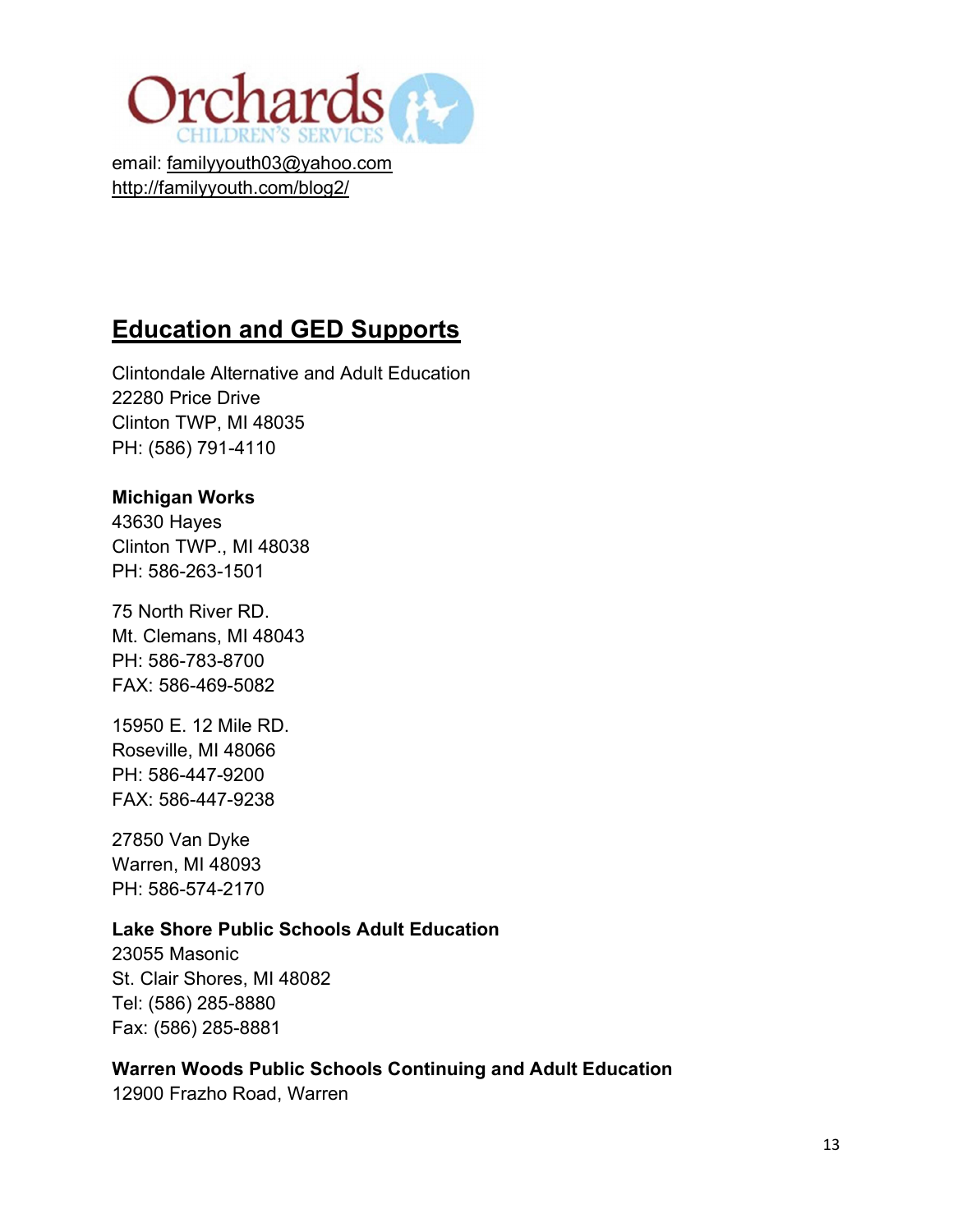

Warren, MI 48088 586-439-4408

## Adult Learning System of Lower Michigan

47474 Sugarbush Rd. Chesterfield, MI 48047 586-948-1580

## Legal Services

## Lakeshore Legal Aid

21855 Dunham RD. Suite 4 Clinton TWP., MI 48036 586-469-5185 http://lakeshorelegalaid.org/

## Macomb County Friend of the Court

10 N. Main St. 2nd floor Mt. Clemens, MI 48043 PH: 586-469-5160 FAX: 586-469-7941

## Turning Point Macomb

http://turningpointmacomb.org/contact/ 24/7 Crisis line 586-463-6990 Personal Protection Orders Phone: 586-469-7494

## Grief and Loss

## Good Grief Support Group

16950 19 Mile Road, suite 3F Clinton Township, Michigan 48038 Phone: 586-855-5022

## Suicide Survivors

48585 Hayes Rd Shelby Township, Michigan 48315